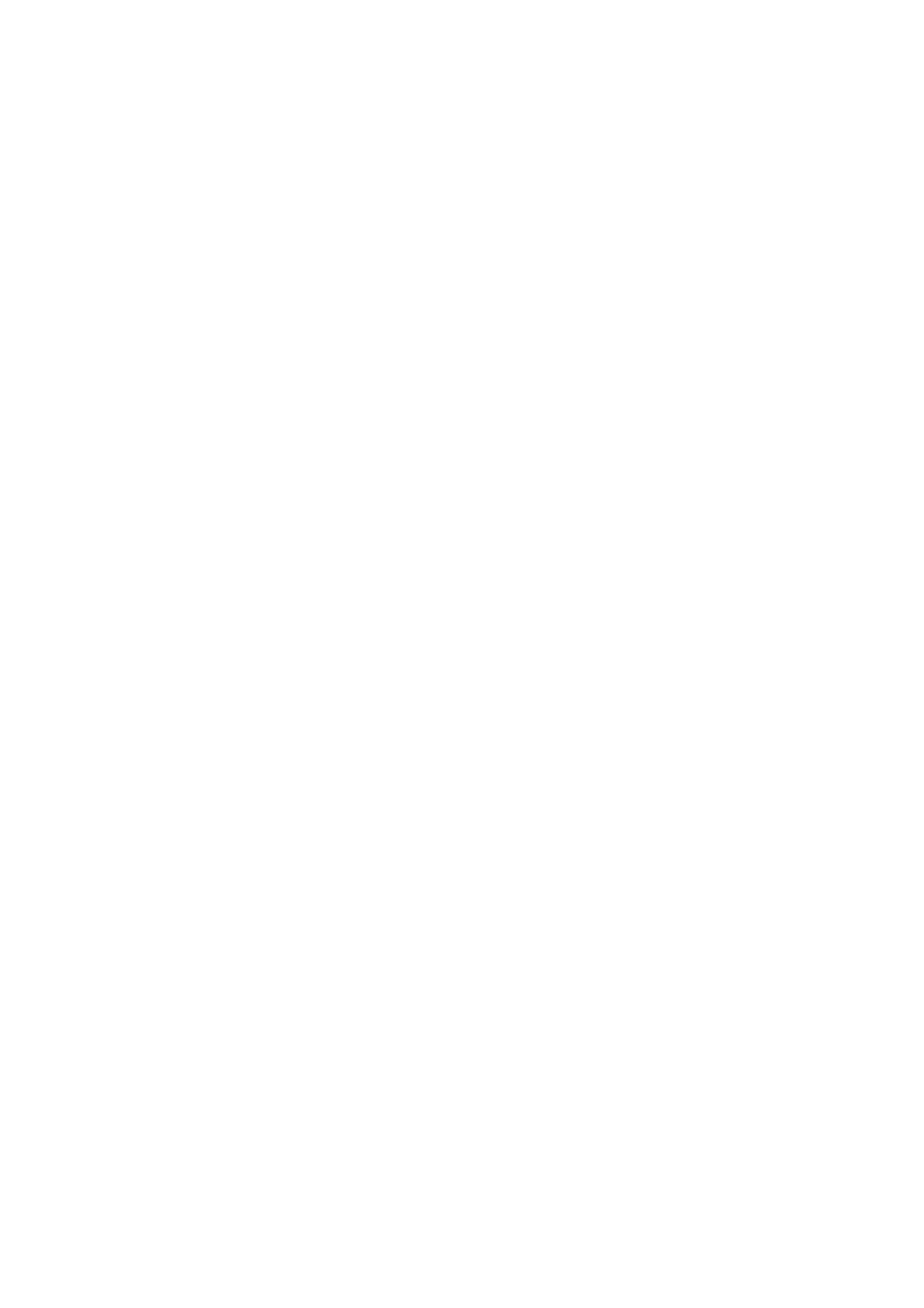# **Contents**

- **1 Introduction**
- 1.3 Purpose of the Character Appraisal

# **2 Location and Setting**

# **3 Historic Development**<br> **32 Sources**

- 3.2 Sources
- 3.6 Manorial History
- 3.10 Medieval (1066 to 1538)
- 3.12 Post-Medieval (1538 to  $c$ .1820)
- 3.14 The Newdigate Era (c.1820 to 1914)
- 3.17 Modern (1914 to present)
- 3.19 Below Ground Remains

# **4 Character Zones**

- 4.1 The Village and St Wilfrid's Road
- 4.2 Churchyard, Rectory and Spinney

# **5 The Qualities of Buildings**

- 5.6 Listed Buildings
- 5.7 Unlisted buildings

# **6 Building Materials**

- 6.1 Wall Materials
- 6.6 Roof Materials
- 6.9 Street Surfaces

# **7 Local Details**

- 7.1 Windows
- 7.3 Construction Details
- 7.5 Street Furniture

# **8 Key Views**

- 8.1 Entrances and Exits
- 8.4 Key views into and out of the area

# **9 Green Spaces**

# **10 Opportunities for Enhancement**

- 10.2 Materials and Details
- 10.5 Modern Buildings
- 10.6 Village Enhancement Scheme
- 10.9 West Hallam Depot

# **11 Problems and Pressures**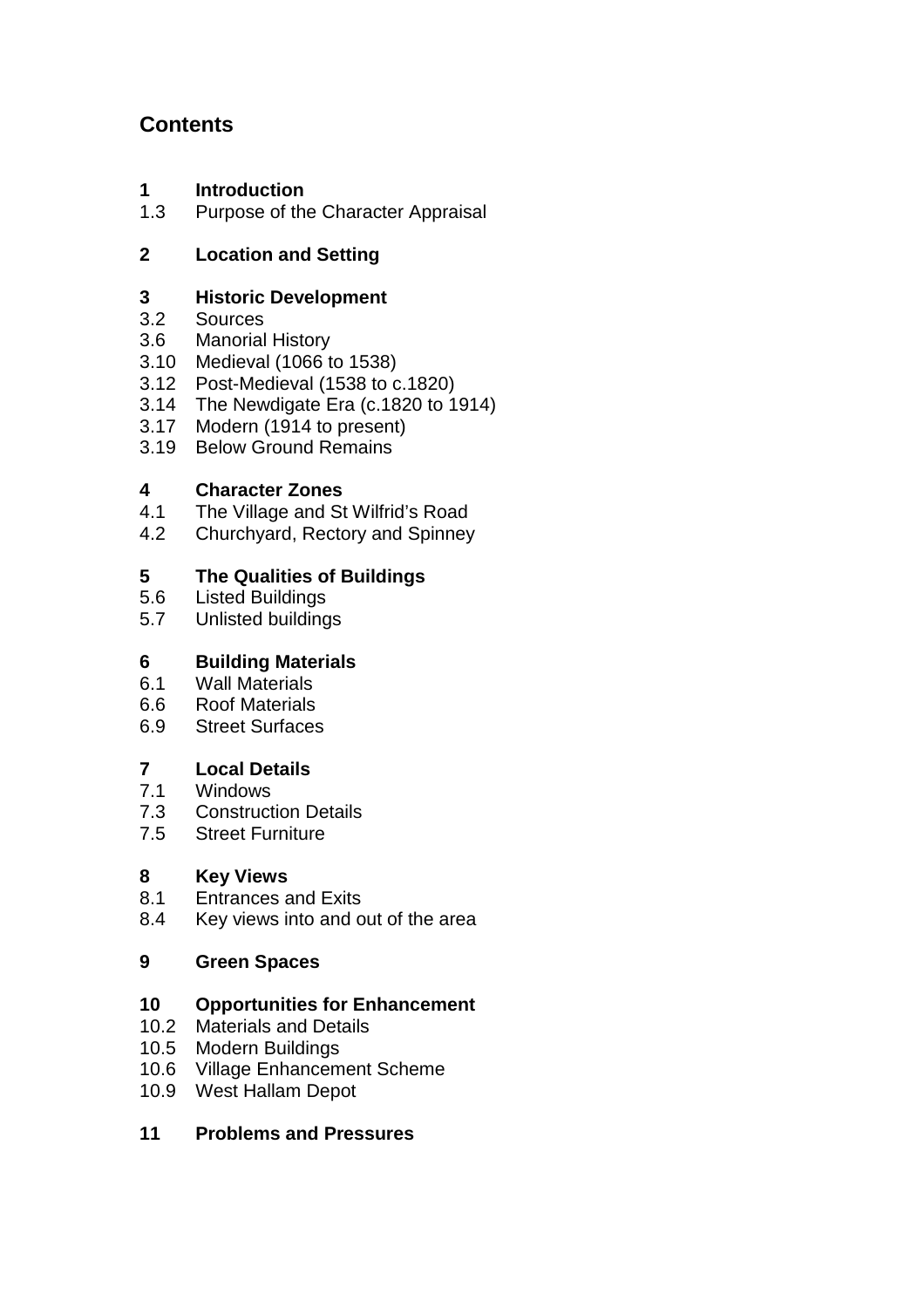### **Maps**

- 1 Green Belt and Topography
- 2 Boundary
- 3 Historic Development
- 4 Wall Materials
- 5 Roof Materials
- 6 Window Styles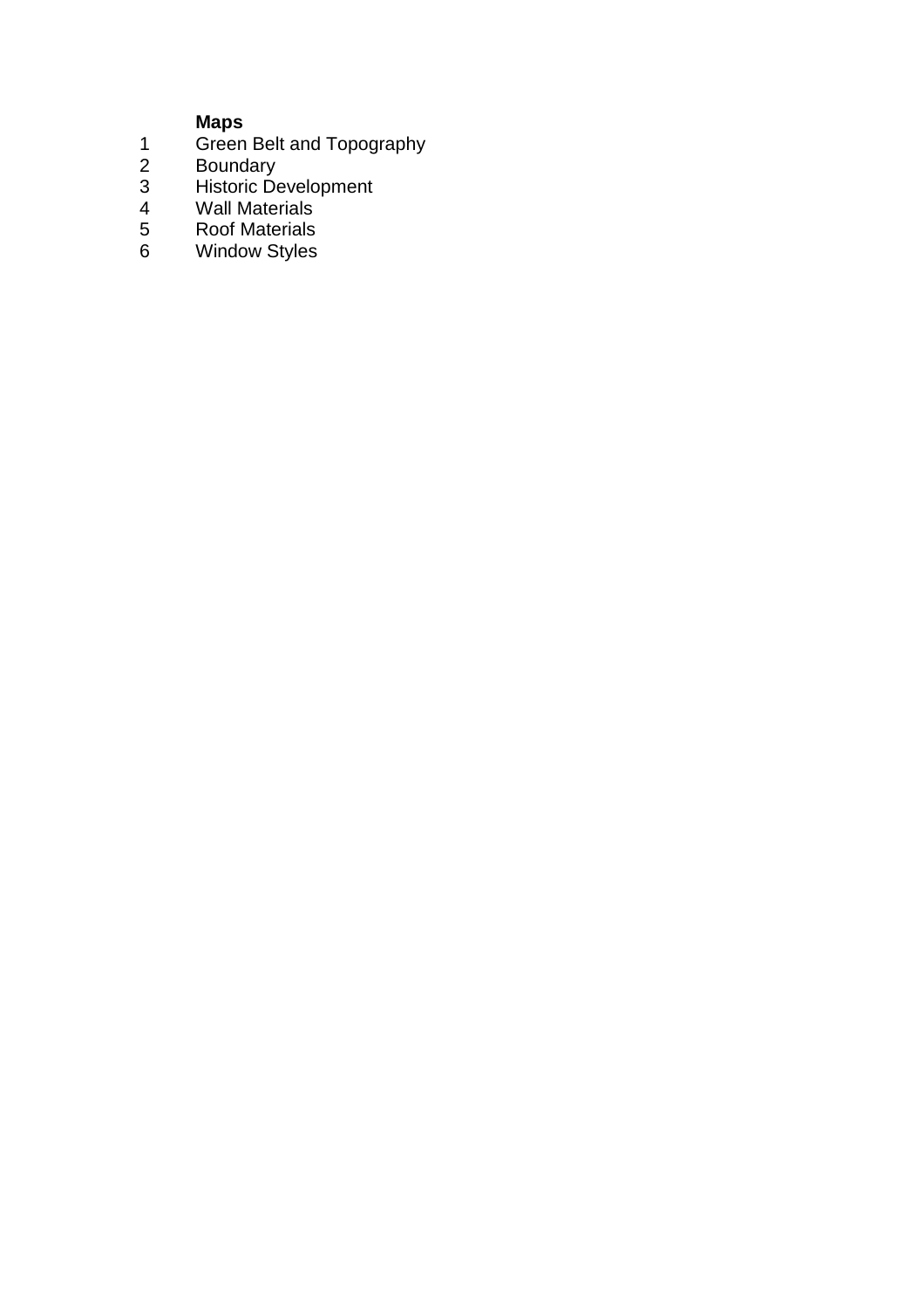## **1 Introduction**

- 1.1 Section 69 of the Planning (Listed Buildings and Conservation Areas) Act 1990 defines a Conservation Area as an area of "special architectural or historic interest, the character or appearance of which it is desirable to preserve or enhance".
- 1.2 West Hallam Conservation Area was designated in 1978. Amendments to the Conservation Area boundary have been made as a result of this appraisal. Map 2 shows the present Conservation Area boundary.

# **Purpose of the Character Appraisal**

- 1.3 This character appraisal evaluates and records the special interest of the Conservation Area. It provides the basis for making informed and sustainable decisions about the future of the area. The character appraisal may inform decisions on applications for development that would affect the Conservation Area.
- 1.4 The Character Appraisal identifies those elements that make a positive contribution to the character of the area (which may be vulnerable to harm) and those elements that make a negative contribution (which may offer opportunities for enhancement). This may inform the development of a Management Plan for the area.
- 1.5 The decision to produce a Management Plan will depend upon the nature and extent of the vulnerabilities and opportunities identified and whether it is necessary to address these through a specific (rather than generic) work programme.

# **2 Location and Setting**

- 2.1 West Hallam is a parish and village in the Borough of Erewash, Derbyshire. The village is sited approximately 10 miles from the centre of Nottingham and 9 miles from the centre of Derby. It is approximately 3 miles west of Ilkeston, which is a sub-regional centre.
- 2.2 During the late nineteenth century, the parish maintained an average population of 565. In 2001 the population of the parish was 4829.
- 2.3 West Hallam is an area designated for Village Housing Development under saved Policy H3 of the Erewash Borough Local Plan. The report Greater Nottingham Sustainable Locations for Growth (Tribal, 2010) identified West Hallam as one of four key settlements<sup>1</sup> outside the urban area that would be suitable for housing growth.
- 2.4 The report considers that housing growth would be best directed to the north of the settlement. Housing growth to the south of the settlement

**The others being Borrowash, Breaston and Draycott.**<br><sup>1</sup> The others being Borrowash, Breaston and Draycott.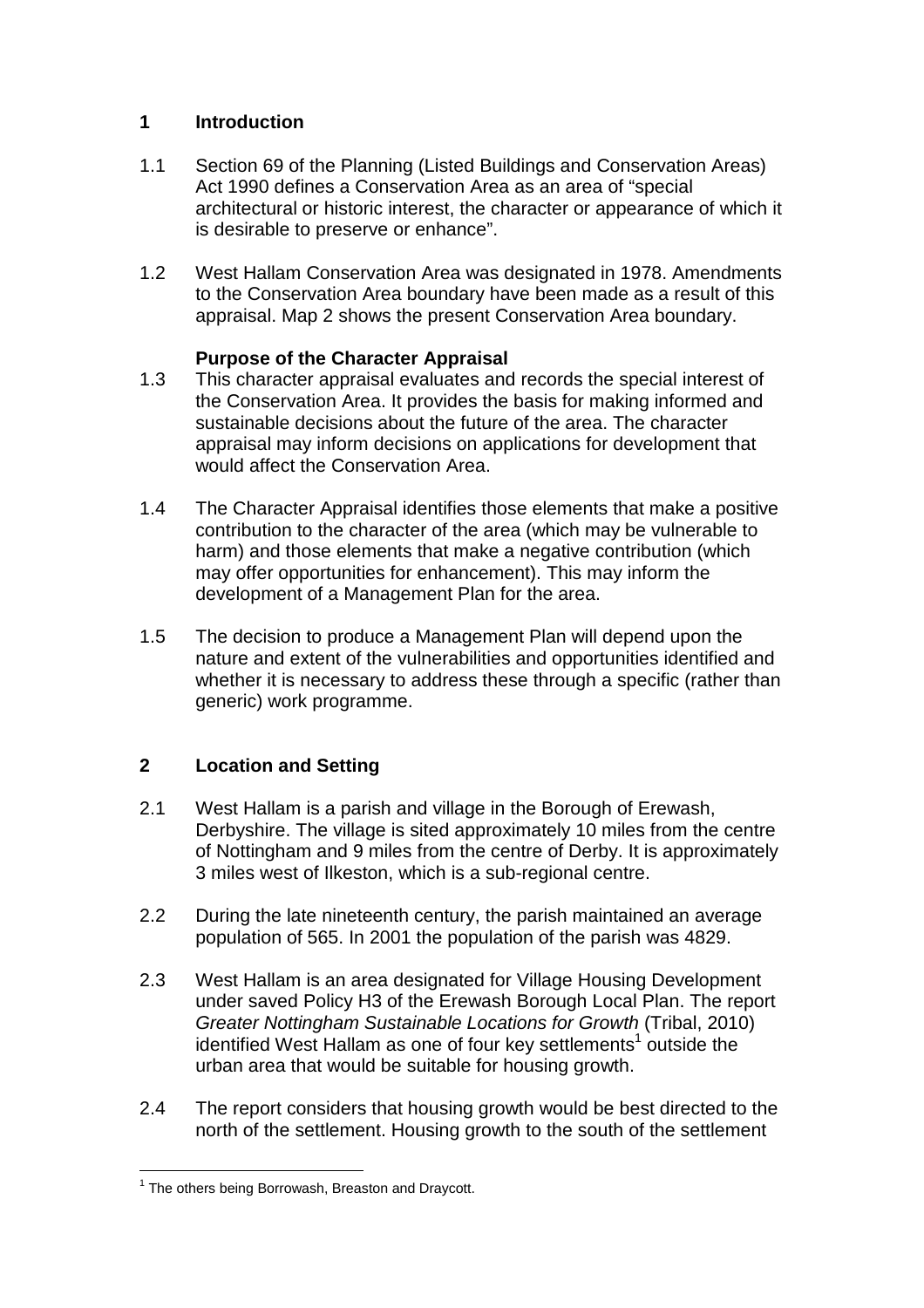(i.e. in the vicinity of the Conservation Area) should be avoided because of the risk of coalescence with the West Hallam Depot.

- 2.5 The historic village is situated on a sandstone ridge, a naturally defensive position overlooking the valley of the Stanley Brook. The Church of St Wilfrid occupies higher ground above the village street. On its north side, the historic village is contiguous with late twentieth century residential development.
- 2.6 The historic village is bounded on its east, south and west sides by agricultural land that forms part of the Nottingham & Derby Green Belt. The lime tree avenue on Cock Orchard, to the south-west of the village, is protected by a Tree Preservation Order. The avenue makes a particular contribution to the landscape setting of the village.
- 2.7 The topography and landscape setting of the Conservation Area is indicated on Map 1.
- 2.8 On the valley floor, the West Hallam Depot was constructed as a military ordnance depot in 1940. It has operated as a storage and distribution centre since 1960.

#### **3 Historic Development**

3.1 The historic development of West Hallam is indicated on Map 4. Numbers in square brackets in the following paragraphs refer to the labels on this map.

#### **Sources**

- 3.2 There is a brief account of the village in Lyson's Magna Britannia (1817). Accounts of the village also appear in several nineteenth century trade directories; the most detailed appears in Kelly's Directory of Derbyshire etc (1899).
- 3.3 Written histories include Brenda Hunt's West Hallam Heritage (1978) and the Parish Council's A-Z: A 100-Year History of West Hallam (1994). The websites of West Hallam History Society<sup>2</sup> and West Hallam Parish Council<sup>3</sup> both include brief histories of the village.
- 3.4 Map evidence includes manorial estate maps<sup>4</sup> of 1718 and 1823 and the Tithe Map<sup>5</sup> of 1838. These three maps are sufficiently detailed to permit the regression of individual sites and buildings.
- 3.5 George Sanderson's Twenty Miles Around Mansfield was surveyed between 1830 and 1834. As an enclosure commissioner, Sanderson

 2 westhallamhistorysociety.com

<sup>3</sup> www.westhallam-pc.org.uk

<sup>4</sup> Derbyshire Records Office D769 B/13/1/73 and D971 Z/P1

<sup>5</sup> Derbyshire Records Office D2360/3/60a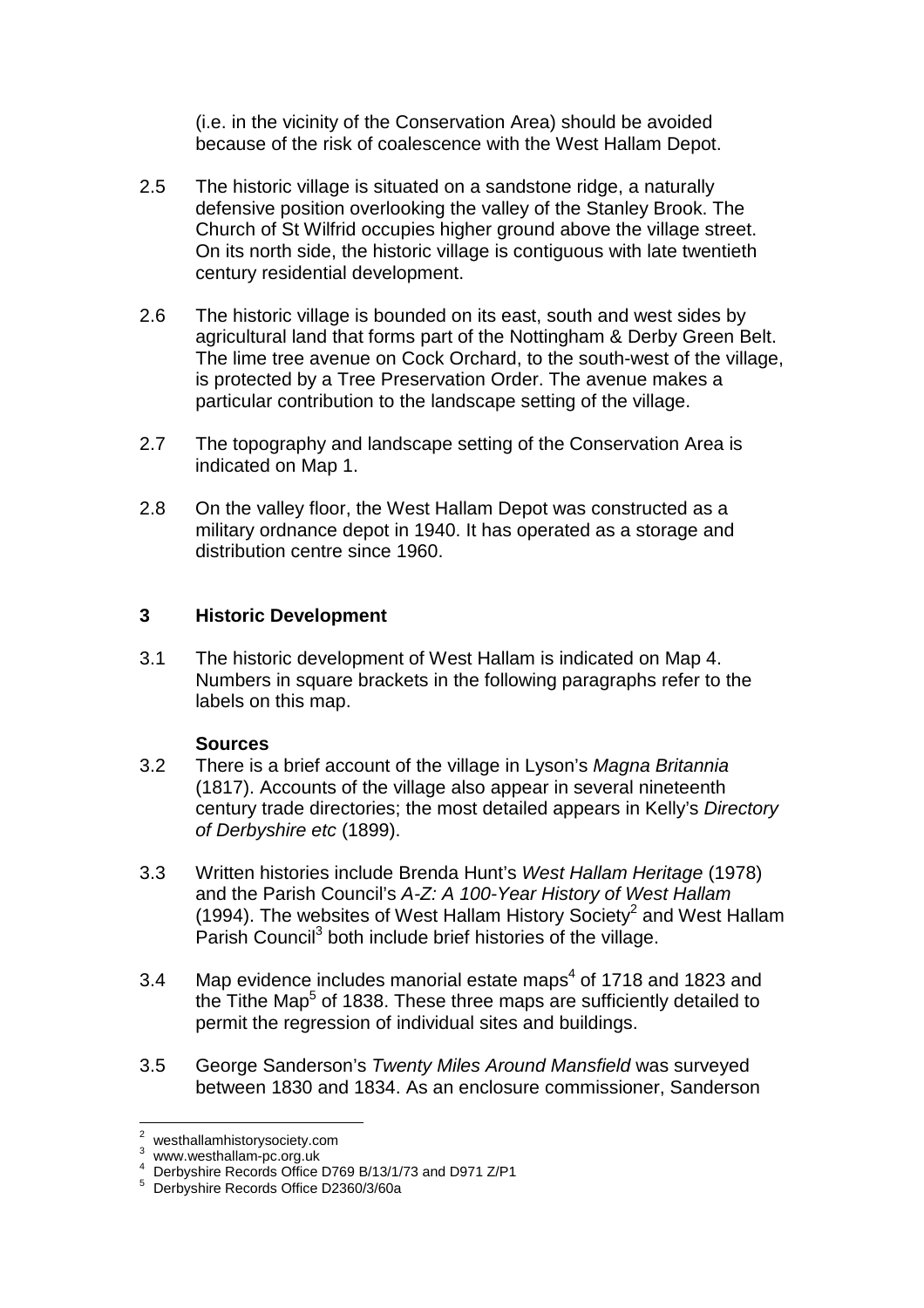paid particular attention to field boundaries and outlying farmsteads. His depiction of West Hallam village appears to be based on the 1718 manorial estate map.

#### **Manorial History**

- 3.6 At Domesday the manor was held by Gilbert of Ghent, who also held Ilkeston and Stanton-by-Dale. By 1199 the manor was held by the de Cromwells.
- 3.7 Ralph de Cromwell was Lord Treasurer of England under Henry VI. He died without issue in 1455 and by 1467 the manor had been purchased by the Powtrell family. In the late seventeenth century, the manor passed to the Hunloke family<sup>6</sup>.
- 3.8 In 1817 the manor was held by Sir Henry Hunloke, a minor<sup>7</sup>. In 1821 the manor was sold to Francis Newdigate (1774-1862). He was succeeded by his son, Lt-Col Francis William Newdigate (1822-1893), who was succeeded in turn by his son Sir Francis Alexander Newdigate (1862-1936).
- 3.9 Sir Francis began the sale of manorial land shortly after his father's death. The last part of the manor was sold in 1914.

#### **Medieval (1066 to 1538)**

3.10 West Hallam appears in the Domesday Book of 1086 as Halen. The Church of Saint Wilfrid may occupy a pre-Conquest site [1]. Much of the church fabric dates from the fourteenth century. The site of the former Hall [2], which occupies the highest ground around the Church, seems the most likely site for the pre-Conquest settlement.



3.11 The post-Conquest settlement appears to have comprised land to either side of The Village. On the north side of The Village, the narrow regular plots and the common rear boundary can still be seen clearly [3], although the western extent of this area is unclear [3a]. On the south side of The Village, the original plot divisions and rear boundary have been much altered by subsequent development [4].

# **Post-Medieval (1539 to c.1820)**

 $\overline{a}$  $6$  The Magna Britannia asserts that the manor passed to the Hunloke family 'under a settlement bearing the date 1666, but they did not become possessed of it until 1698'. West Hallam History Society and West Hallam Parish Council believe that the Hunlokes acquired the manor in 1687 upon the death of 'the last male Powtrell'.

<sup>7</sup> Sir Henry John Joseph Hunloke, 6<sup>th</sup> Baronet (b.1812, a.1816, d.1856).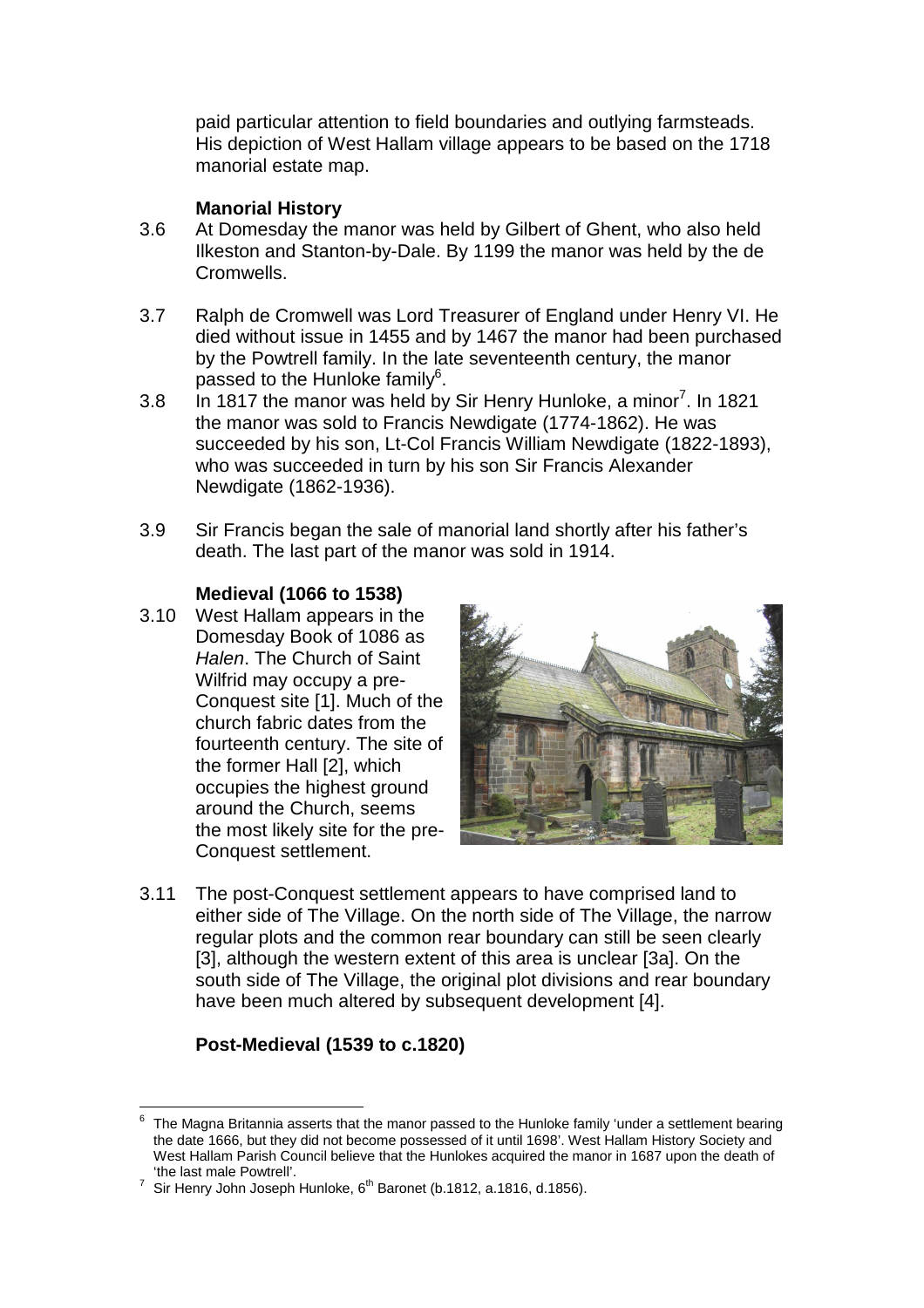- 3.12 The post-medieval growth of West Hallam seems to have comprised a series of shallow, irregular plots to the east of the settlement [5 to 9].
- 3.13 By his will dated 10 January 1662, the Rev John Scargill left funds for building and endowing a grammar school for boys. The school was built opposite the church gates and opened in 1664. The Punchbowl PH has a datestone that reads "GH 1754".

#### **The Newdigate Era (c.1820 to 1914)**

- 3.14 The Rectory and its farm buildings were originally sited to the east of the Church [10]. In 1820 the Rectory was demolished and rebuilt on a site further north; this involved the demolition of a number of earlier cottages. The farm buildings associated with the Rectory seem to have been moved to a new site, now Glebe Farm. The lodge was added at a later date [11].
- 3.15 Francis Newdigate purchased the manor in 1821. At some time between 1830 and 1838 $<sup>8</sup>$ , the Hall Farm was</sup> demolished and rebuilt on a new site, now Grange Farm. The Tithe Map (1838) depicts the site of the Girls' School as a quarry. The Boy's School was built in 1832, the Girls' School in 1852. The Church of St Wilfrid was restored in



1855 by the architect George Place of Nottingham.

3.16 Lt-Col Francis William Newdigate succeeded his father in 1862. His initials and the date 1863 can be seen on 5 to 9 The Village. West Hallam Hall was rebuilt in 1876 $9$  to the designs of John Parkin of Idridgehay.

#### **Modern (c.1914 to present)**

3.17 The last part of the Newdigate estate was sold in 1914. In 1921 a war memorial was erected on land donated by Spencer Rook of West Hallam Hall. The stonemasons were James Beresford & Sons of Belper<sup>10</sup>. The Spinney, a small country house [13], was constructed between 1914 and 1938 $^{11}$ .

 $\overline{a}$ 8 Compare Sanderson's Map (surveyed 1830-34) with the Tithe Map (1838).

<sup>9</sup> Hunt claims that the previous Hall was demolished in 1833, but it appears on the Tithe Map (1838).

<sup>&</sup>lt;sup>10</sup> United Kingdom Directory of War Memorials, ref 14230.

<sup>&</sup>lt;sup>11</sup> Compare the Ordnance Survey maps of those dates.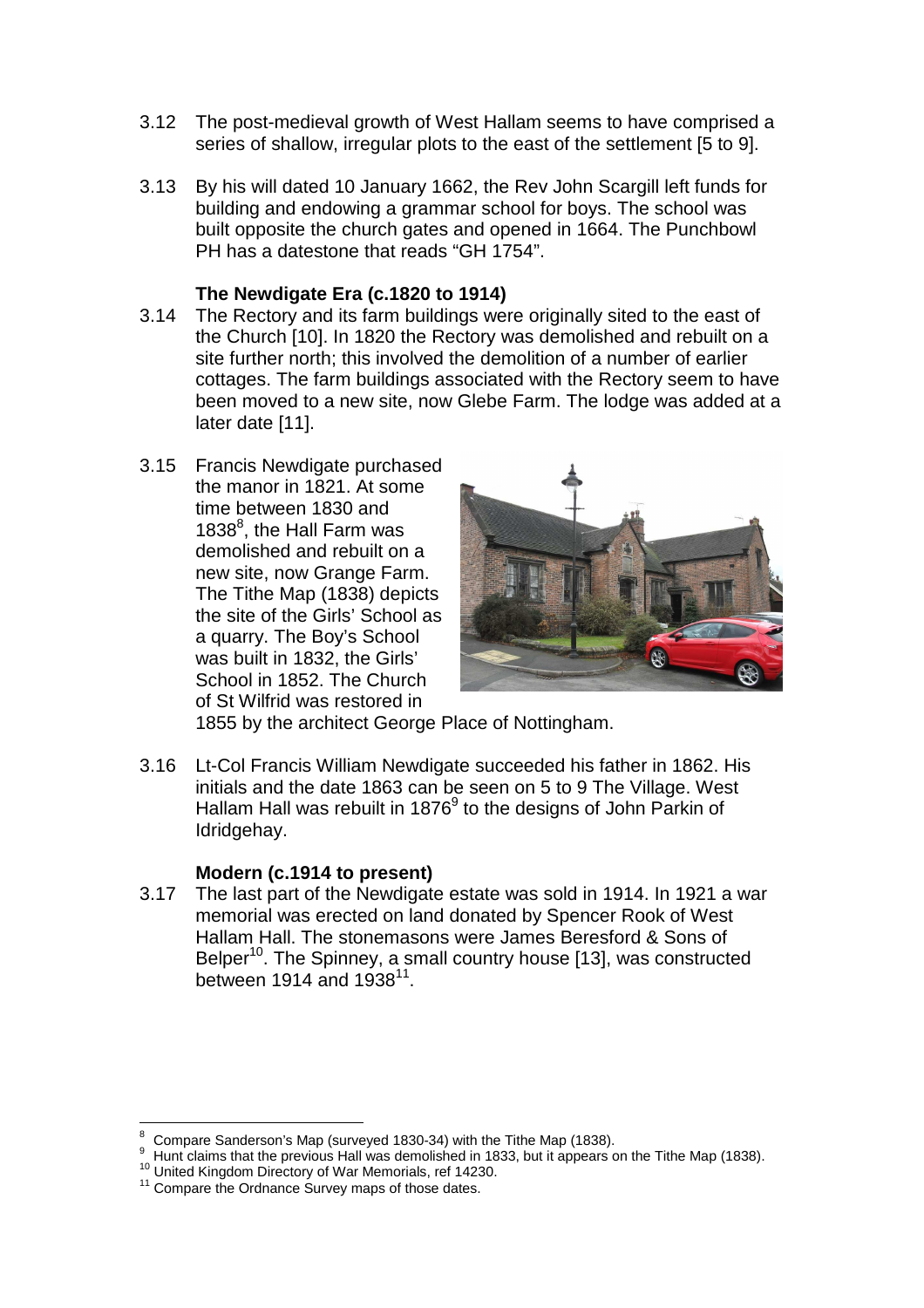3.18 West Hallam Hall was demolished in 1938 and in 1963 the site was redeveloped as Hall Court. The Rectory was rebuilt in 1973. In 1974 work began on the vast Beechcroft Estate, which brought modern housing to the northern periphery of the historic village. The Conservation Area was designated in 1978, prior to the construction of the Dales Shopping Centre.

#### **Below Ground Remains**

- 3.19 Despite their redevelopment in the nineteenth and twentieth centuries, the Saxon and Medieval components of the village are likely to retain some archaeological potential. Development within these components may uncover the remains of buildings and evidence of activity dating to the Saxon and Medieval periods.
- 3.20 The relocation of the Rectory in 1820 involved the demolition of several post-medieval buildings; their sites have not been disturbed by later development. Components 9 and 10 are therefore likely to retain some archaeological potential. Development within these components may uncover the remains of buildings and evidence of activity dating to the post-medieval period.
- 3.21 Saved policy EV9 of the Erewash Borough Local Plan concerns "sites of known or possible archaeological interest". Map 4 depicts an Archaeological Alert Area within which this policy may apply.

# **4 Character Zones**

# **The Village and St Wilfrid's Road**

4.1 The larger part of the Conservation Area is arranged along either side of the single village street. Plot boundaries tend to be narrow and the development is generally dense. Most properties are built close to the back of the pavement. Traffic and commercial uses contribute to a general feeling of activity. Soft landscaping makes a limited contribution to this character zone.

# **Churchyard, Rectory and Spinney**

4.2 The remainder of the Conservation Area is set away from the single village street. This area is very sparsely developed, with three buildings set within generous grounds. The area is dominated by mature trees and soft landscaping; the trees contribute to views of the village from the south (see 8.5). The seclusion of the area and the sacred nature of the churchyard contribute to a general feeling of peace.

# **5 The Qualities of Buildings**

5.1 The majority of buildings in the Conservation Area are domestic. Notable exceptions are the two listed schools and the two historic farmsteads.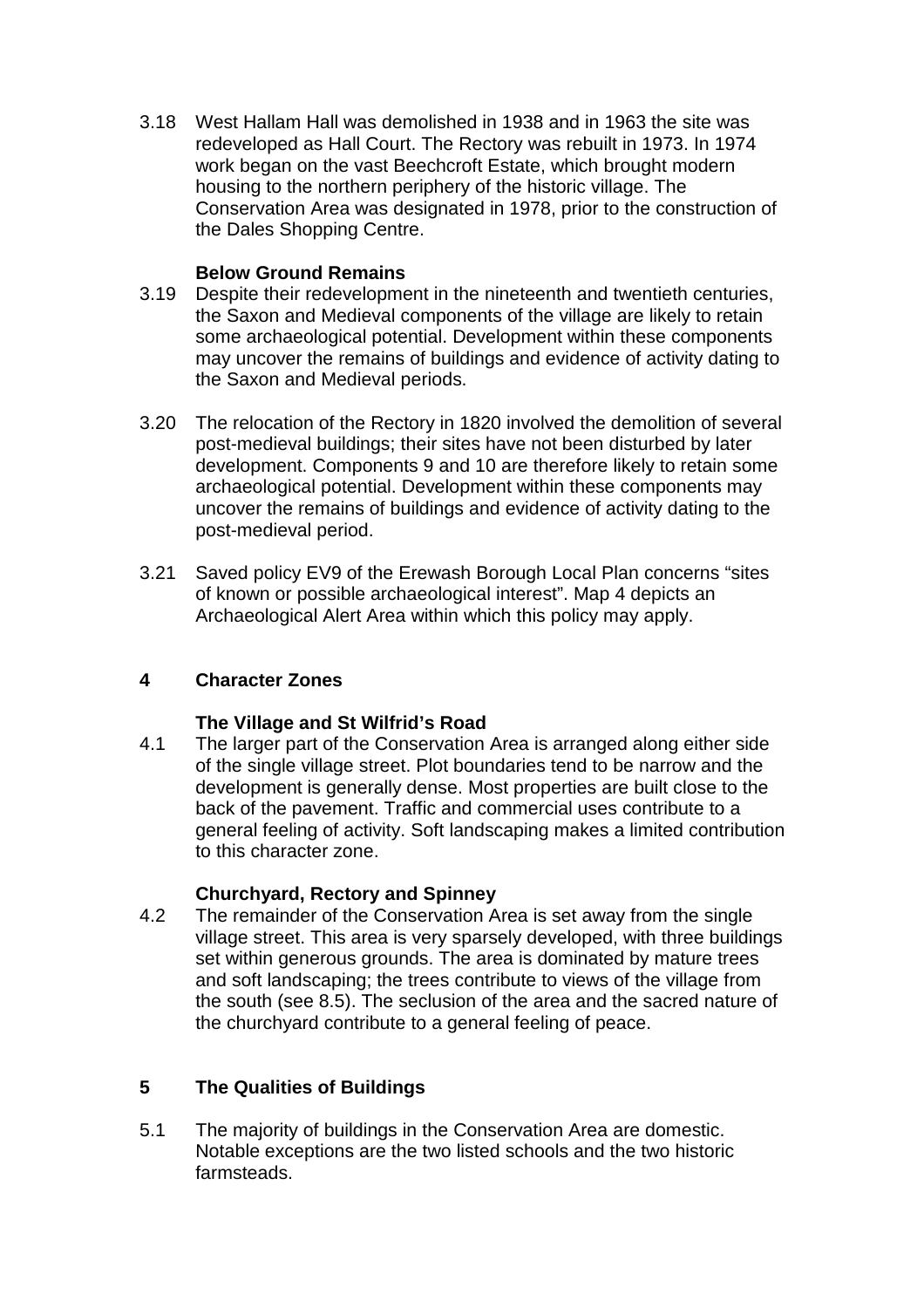- 5.2 Development throughout the Conservation Area is domestic in scale. Most buildings are two storeys tall, with the first floor windows open to the eaves. Some buildings are 1½ storeys tall, with the first floor rooms lit by garret windows or through-eaves dormers (lucarnes).
- 5.3 Poplars Farm and 5 St Wilfrid's Road are 2½ storeys tall, with the second floor rooms lit by garret windows. These buildings are given landmark value by their height.
- 5.4 Most buildings have simple gabled roofs, arranged with their eaves to the street. Later properties tend to have more complex roof forms, with their front elevations enlivened by gables and dormers.
- 5.5 Properties on The Village are generally built close to the back of the pavement, with a shallow front forecourt enclosed by a boundary wall or railing. On St Wilfrid's Road, modern properties are set back from the street.

## **Listed Buildings**

- 5.6 There are four listed buildings in West Hallam, as follows. The Church of Saint Wilfrid is listed at grade II\*, the remaining buildings at grade II.
	- Church of Saint Wilfrid
	- The Old School (former boys' school)
	- Village Hall (former girls' school)
	- War Memorial

#### **Unlisted Buildings**

- 5.7 English Heritage has published a checklist that can be used to determine "the contribution made by unlisted buildings to the special interest of a Conservation Area"<sup>12</sup>. The following assessments have been made with reference to this checklist.
- 5.8 Poplars Farm and the Punchbowl PH make a particularly positive contribution to the character of the Conservation Area. The Punchbowl is dated 1754 and Poplars Farm appears to be contemporary. Both farmsteads are intact. They reflect the traditional functional character of the area and serve as a reminder of an early phase in its development.



 $\overline{a}$  $12$  English Heritage - Guidance on Conservation Area Appraisals (2006). Appendix 2.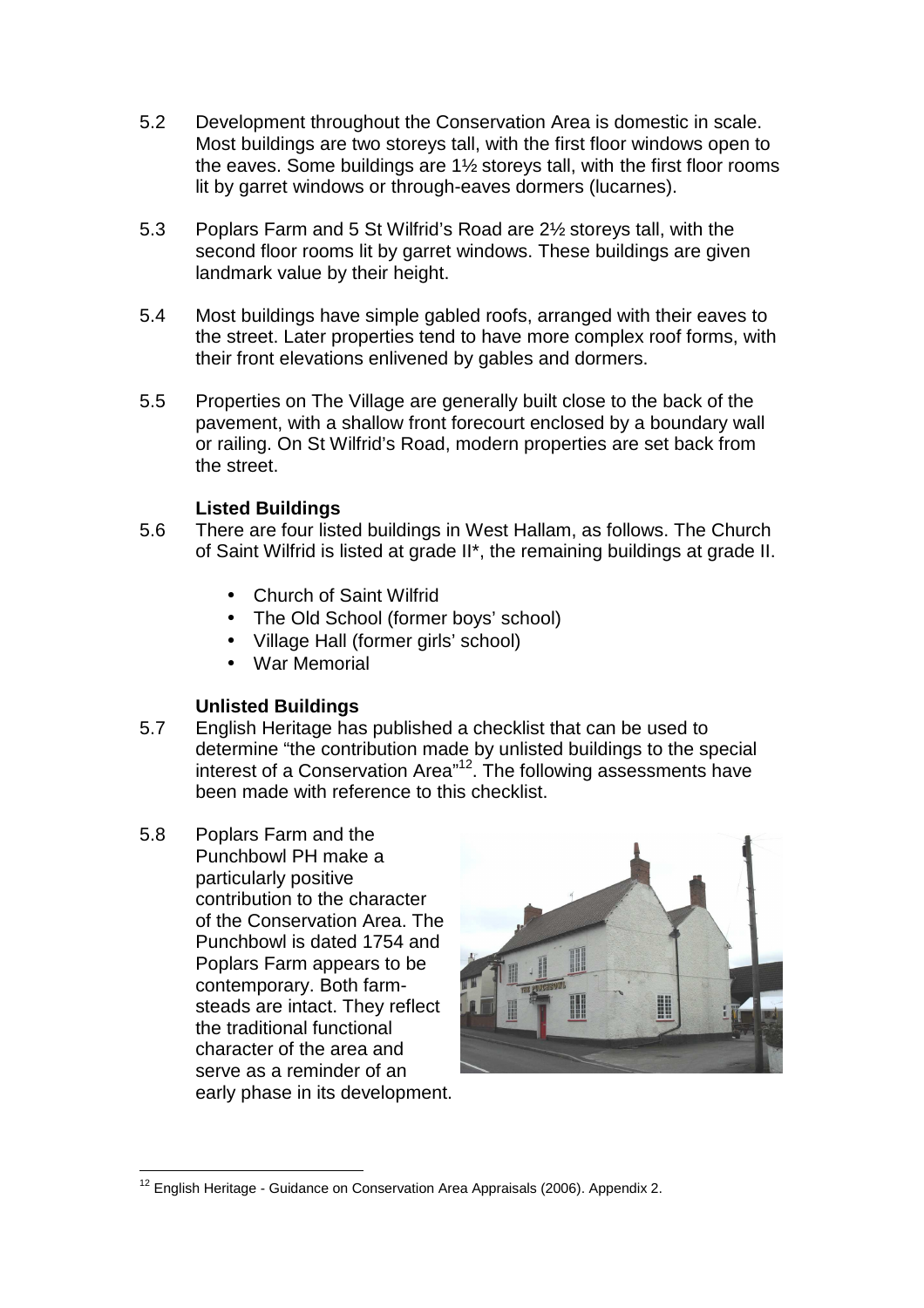- 5.9 The Rectory Lodge makes a particularly positive contribution to the character of the area. The building has landmark quality, because of the way that it closes the view looking east along The Village. The building contributes to the setting of the former girls' school, which is a listed building; like the school, it is built of red brick with stone dressings.
- 5.10 Many of the estate cottages built or remodelled by the Newdigates retain their distinctive bargeboards and 'sentry box' porches. Considered as a group, they contribute positively to the character of the area. 45 to 49 The Village makes a particularly positive contribution. It forms part of a group of buildings at the corner of St Wilfrid's Road including the listed War Memorial and former girls' school.

# **6 Building Materials**

#### **Walling Materials**

- 6.1 The walling materials used for buildings across the village are shown on Map 5.
- 6.2 Buildings in the village are faced in either red brick or render, the majority being rendered. By 1885 a brick yard had been established on the corner of High Lane West and St Wilfrid's Road; in 1922 the site was reused as a pottery.
- 6.3 A comparison with historic photographs $^{13}$  shows that render has been applied to several buildings that were originally faced in brick; examples include 23 to 29 The Village and the former Post Office. However, some buildings (including the Punch Bowl PH) have evidently been rendered for at least a hundred years.



- 6.4 The Church of Saint Wilfrid is faced entirely in stone. The red brick walling of the former boys' school and girls' school is embellished with diaper work and stone dressings. Similarly, the Rectory Lodge has stone window surrounds.
- 6.5 The Conservation Area contains some modern buildings faced in buff brick or built using the "cross wall" method. 18 St Wilfrid's Road is an older building that has been clad in a sham timber frame. These treatments are out of character with the traditional nature of the village.

 $\overline{a}$ <sup>13</sup> See **www.picturethepast.org.uk** images DCER000041 and DCER000043.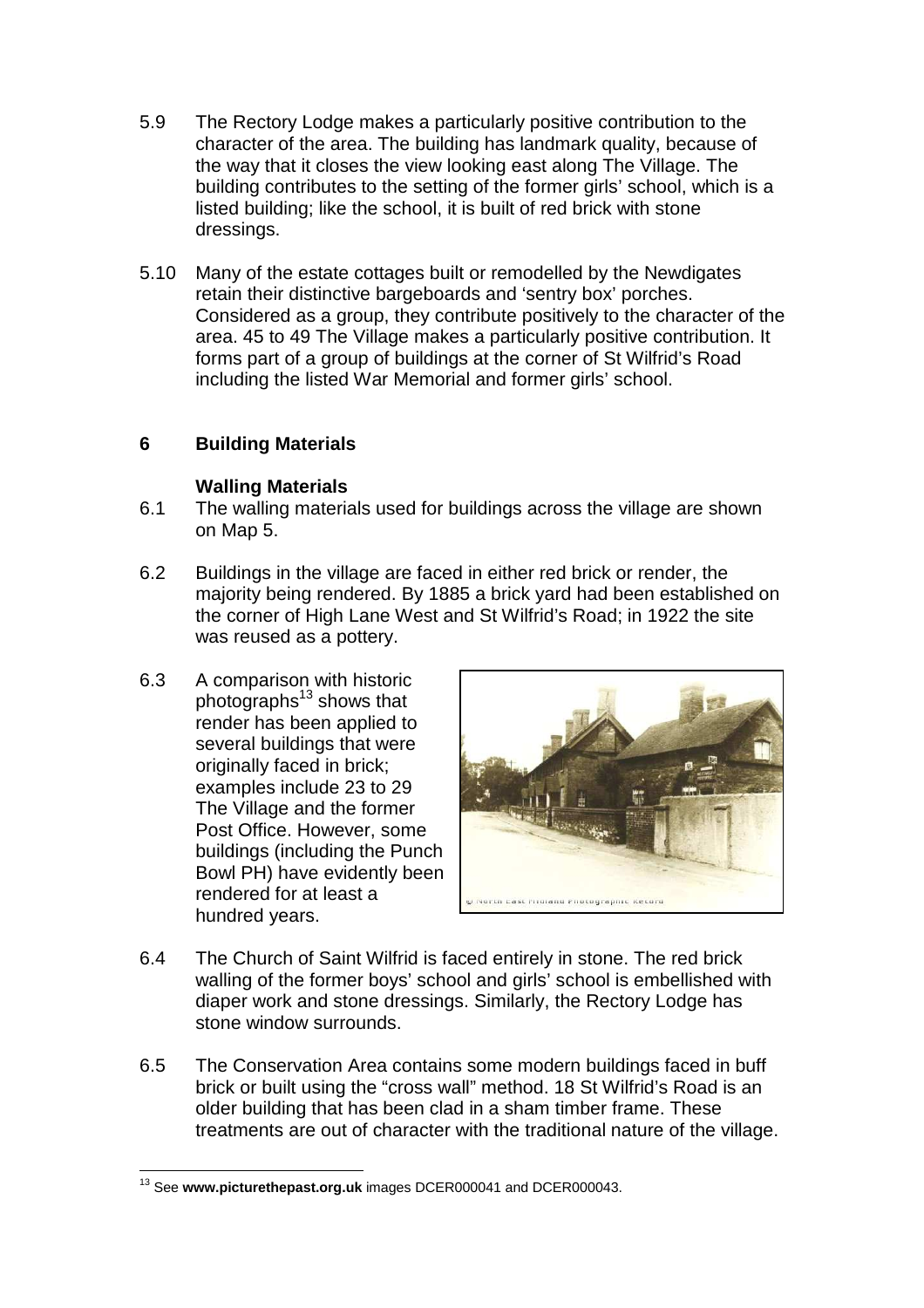## **Roofing Materials**

- 6.6 The roofing materials used for buildings across the village are shown on Map 6.
- 6.7 The vast majority of buildings in the village are roofed in plain tile. Two roofs are enlivened with bands of decorative tiles – those of the former girls' school and 47 to 49 The Village.
- 6.8 Some modern buildings including the Rectory and the Dales Shopping Centre are roofed with concrete tiles. The barns to the rear of the Punch Bowl PH have also been reroofed with concrete tiles. The use of this modern material is out of character with the traditional nature of the Conservation Area.

## **Street Surfaces**

6.9 The first phase of the Parish Council's Village Enhancement Scheme has introduced high quality stone flags and kerbs along the front of the War Memorial and the former girls' school. The remainder of roadways and footways are faced in tarmac with standard concrete kerbs.



# **7 Local Details**

#### **Windows**

- 7.1 The window styles used for buildings across the village are shown on Map 7.
- 7.2 The majority of buildings in the village have standard uPVC casements. A few buildings retain traditional painted timber casements; they are side hung and feature glazing bars. Still fewer buildings have timber casements in a non-traditional style, either with a stained finish or top hung in imitation of sashes.

# **Construction Details**

- 7.3 Distinctive local details can be seen on the cottages built for the Newdigate estate. These cottages have oversailing roofs with black painted bargeboards. At the apex of the bargeboards, many properties have a spiked finial. The finial has been sawn off to below the ridge in some cases.
- 7.4 Several cottages built for the Newdigate estate have a shallow "sentry box" porch. The top of the porch is normally dressed with bargeboards and a spiked finial in keeping with the principal roof.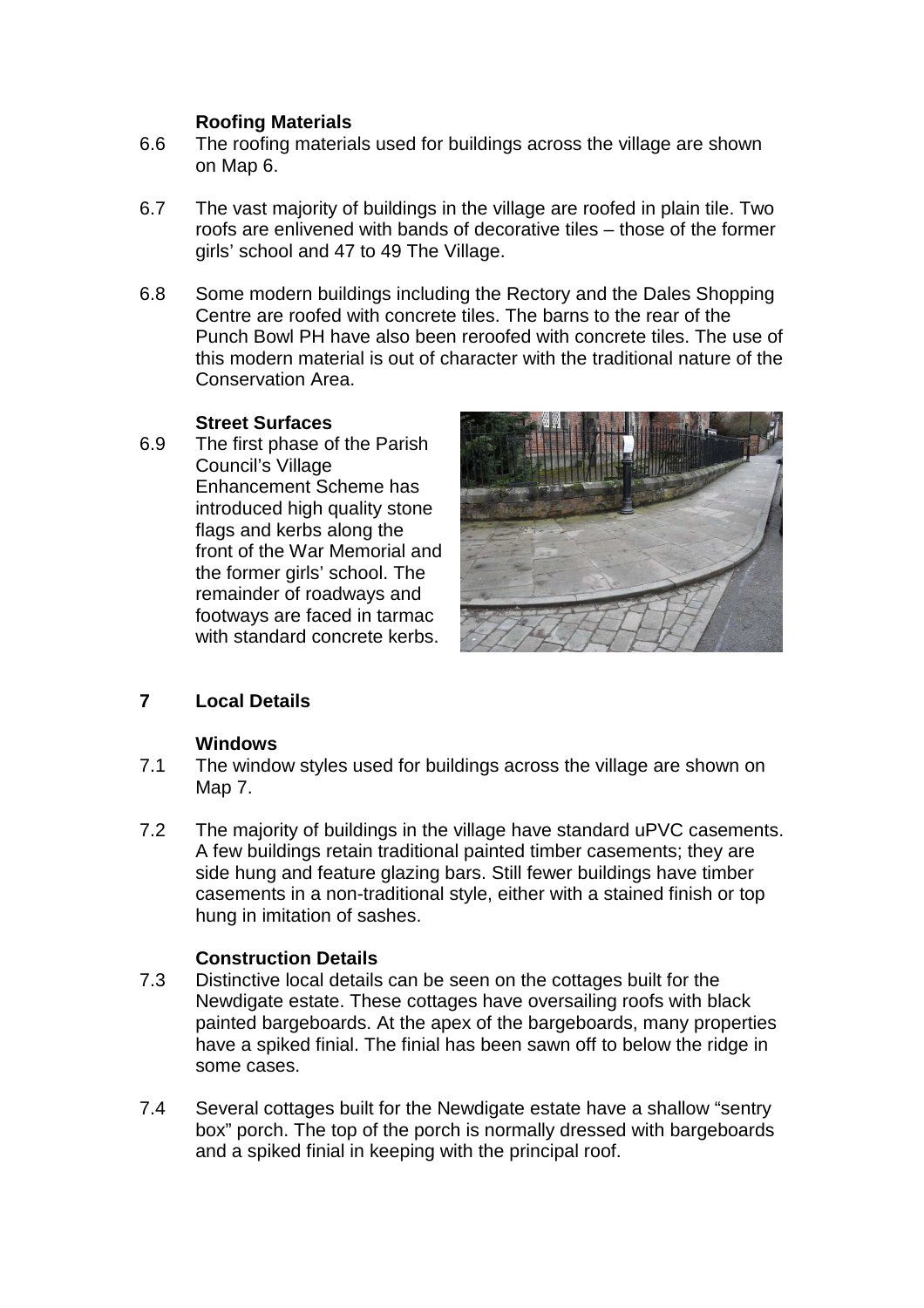#### **Street Furniture**

- 7.5 The first phase of the Village Enhancement Scheme has introduced high quality lamp columns, painted black. Some standard steel highway columns survive elsewhere in the village.
- 7.6 On the path leading to the Church of Saint Wilfrid, there are two traditional cast iron lamp columns. The columns do not match and the heads have been truncated to allow modern light units to be installed.

## **8 Key Views and Landmarks**

#### **Entrances and Exits**

8.1 The Conservation Area is approached from the west along Beech Lane. The lane takes a shallow bend outside Scargill Primary School to reveal an attractive view into the historic village with an open field to the south. Poplars Farm provides a strong sense of an "entrance" to the Conservation Area at this point.



- 8.2 The "entrance" from the north is indicated by 18 St Wilfrid's Road. This property is built to the back of the pavement and creates a pinch point. The view looking south from this point is closed by a group of features including the War Memorial, the church gates and the pair of mature trees at the entrance to the churchyard.
- 8.3 The view looking east along The Village is closed by the front elevation of the Rectory Lodge.

#### **Key views into and out of the area**

- 8.4 From the south side of the churchyard, there is a panoramic view across the open countryside on the opposite side of the valley. The West Hallam Depot intrudes into this view.
- 8.5 As one descends Cat & Fiddle Lane from the south, there is a long view back across the valley toward the church tower and the surrounding wooded slopes. Again, the depot intrudes into this view.
- 8.6 The entrance to the Dales Shopping Centre offers an open view over the surface car park. The view is terminated by the two hot food takeaways (Unit K) that address the car park on its north side. The frontages of the takeaways contribute to the immediate setting of the Conservation Area and it is therefore important that any development of these frontages respects the setting of the area.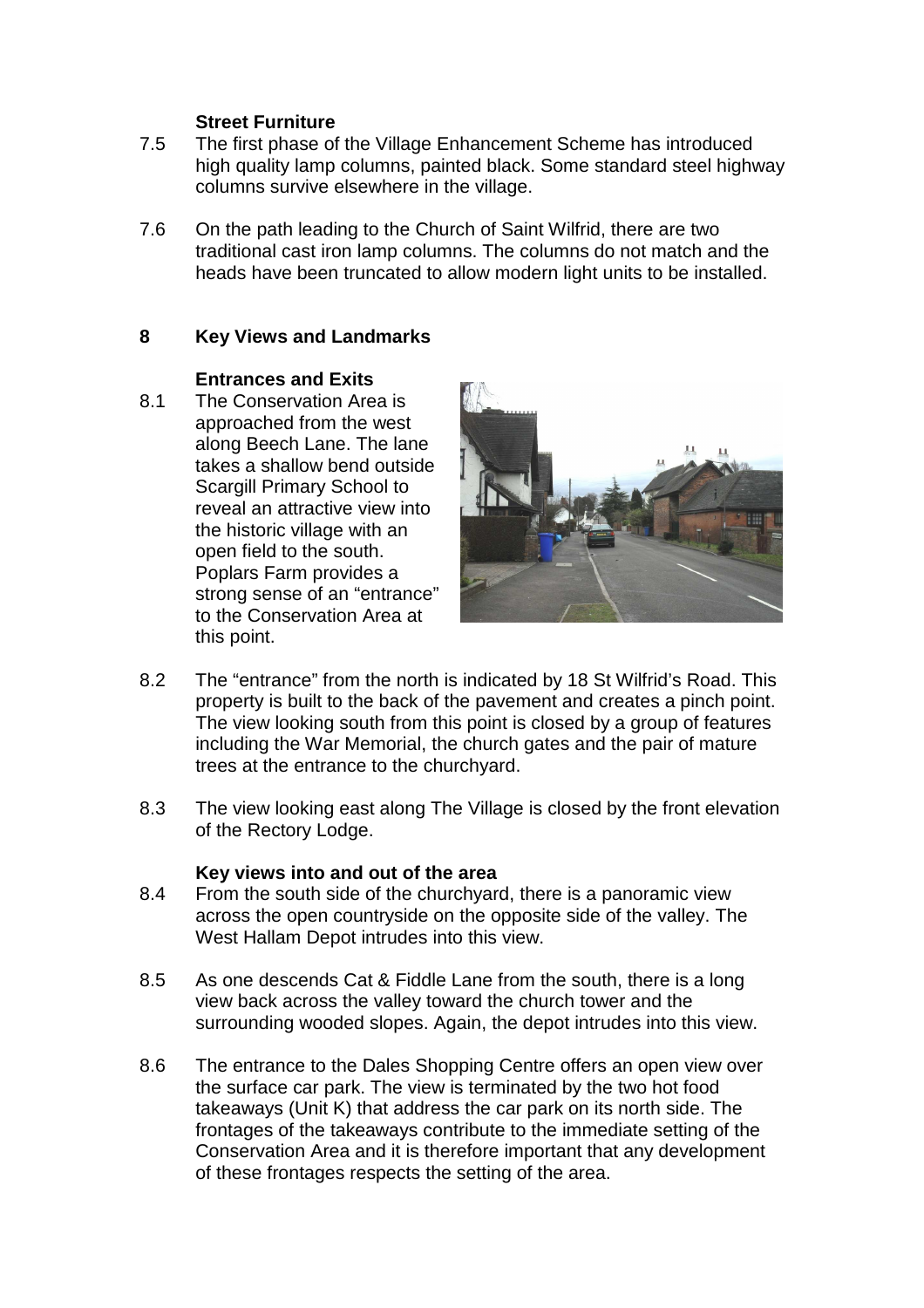#### **9 Green Spaces**

- 9.1 The grounds associated with the Church, the Rectory and the Spinney form a character zone where soft landscaping and mature trees make a significant contribution. This contribution can be appreciated in long views from the other side of the valley.
- 9.2 These landscaped grounds make only a limited contribution to the village street. The pair of mature trees that mark the entrance to the churchyard are an important feature of views into the Conservation Area from the north.

# **10 Opportunities for Enhancement**

10.1 Opportunities for enhancement are provided by **negative elements**  (those elements that detract from the special character of the area and which offer the potential for beneficial change) and **neutral elements**  (those elements that neither enhance nor detract from the character of the area).

#### **Materials and Details**

- 10.2 Buildings in the village are faced in either red brick or render; it is evident that render has been applied to several buildings that were originally faced in brick. The maintenance of historic brickwork should be encouraged and the further application of render discouraged.
- 10.3 The vast majority of buildings in the village are roofed in plain tile, but some roofs have concrete tile surfaces. The further spread of this alien material should be discouraged. The maintenance of historic tile roofs should be encouraged and opportunities to reinstate plain tile surfaces should be sought.
- 10.4 The spiked finial that adorns the apex of bargeboards is a distinctive local detail. In some cases the finial has been sawn off to below the ridge. The maintenance of surviving finials should be encouraged and opportunities to restore truncated finials should be sought.